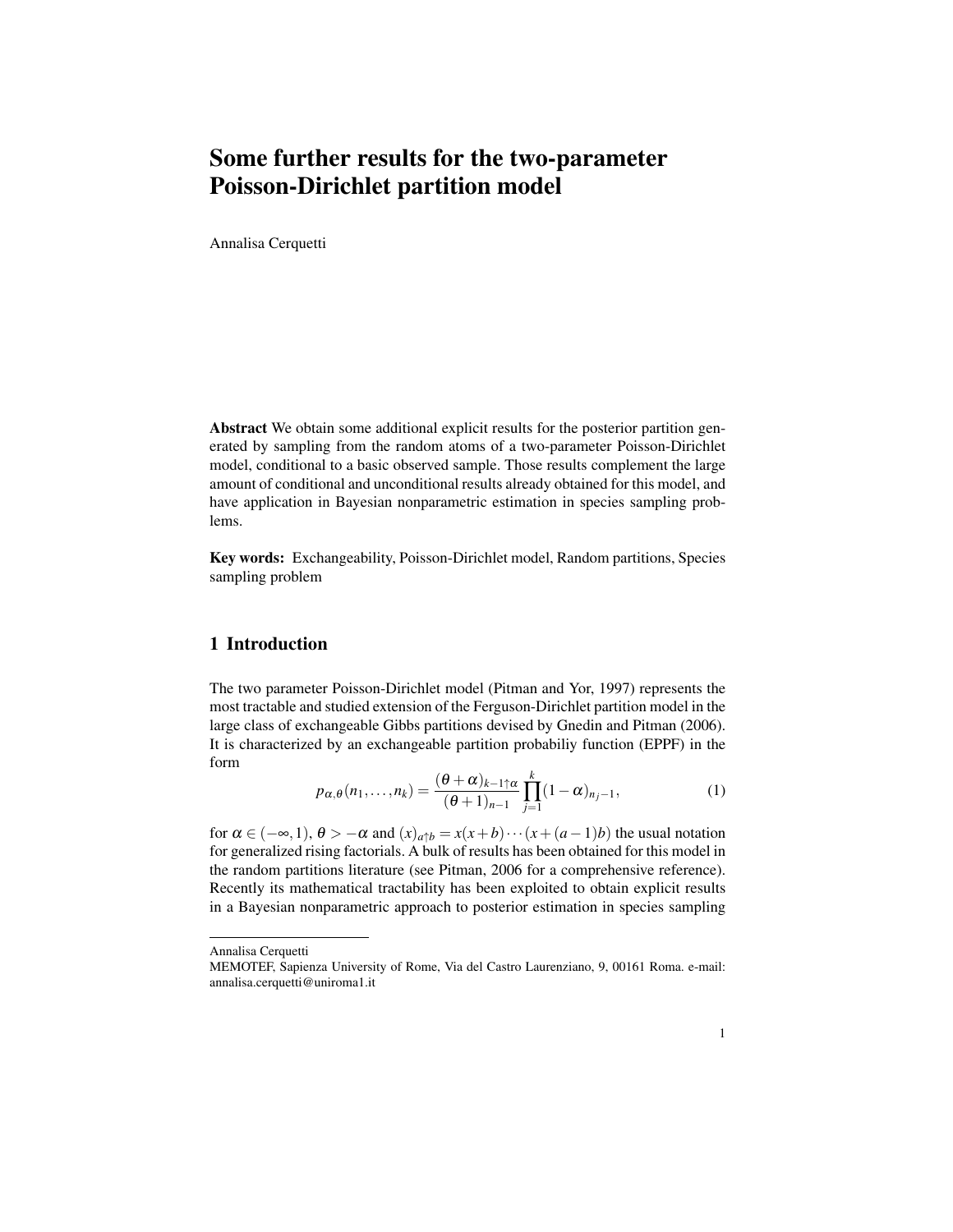problems (see Lijoi et al. 2007, 2008, Cerquetti, 2011). In this setting the idea is to use the random discrete probability distribution corresponding to each exchangeable Gibbs partition, as a *prior* model on the unknown species relative abundances and to obtain a posterior predictive analysis conditionally on a basic *n*-sample for an additional *m*-sample of observations. Here we obtain a characterization of the two-parameter model with respect to a specific posterior distribution, and some additional explicit distributional results for the posterior partition probability function.

## 2 Main results

Let  $(n_1,...,n_k)$  be the random partition induced by a sample  $(X_1,...,X_n)$  of observations from a random discrete probability distribution  $P(\cdot) = \sum_{i=1}^{\infty} P_i \delta_{X_i(\cdot)}$  corresponding to an EPPF in general Gibbs form of type  $\alpha$   $p(n_1,...,n_k) = V_{n,k} \prod_{j=1}^k (1 \alpha$ <sub>*nj*−1</sub>. Let *X*<sub>1</sub>,...,*X<sub>m</sub>* be an additional random *m*-sample from *P*. Then for *k*<sup>\*</sup> the number of new blocks,  $s = \sum_{j=1}^{k^*}$  $\sum_{j=1}^{k^*} s_j$  the number of new observations in new blocks, and  $(m_1, \ldots, m_k)$  the allocation of the remaining  $(m - s)$  new osbervations in old blocks, the following decomposition holds for the posterior distribution of the random partition  $(s_1, \ldots, s_k, m_1, \ldots, m_k)$  of the first *m* natural integers, given  $(n_1,\ldots,n_k)$ 

$$
p_{\alpha, V_{n,k}}(s_1, \ldots, s_{k^*}, m_1, \ldots, m_k | n_1, \ldots, n_k) = (2)
$$

$$
=p_{\alpha,V_{n,k}}(s_1,\ldots,s_k^*|m_1,\ldots,m_k,m-s,n_1,\ldots,n_k)p_{\alpha,V_{n,k}}(m_1,\ldots,m_k|m-s,n_1,\ldots,n_k)
$$
  

$$
p_{\alpha,V_{n,k}}(m-s|n_1,\ldots,n_k)
$$

To obtain the explicit distribution for (2) under the two parameter EPPF (1) we need the explicit results for the three components.

First we obtain the following characterization of the two-parameter  $PD(\alpha, \theta)$ model, with respect to the conditional distribution of  $S_m$ , the number of new observations in the new blocks, whose general form for  $\alpha$ -Gibbs models is in Lijoi et al. (2008, cfr. Eq. (11)). Notice that to be consistent with Pitman's notation we make use of generalized Stirling numbers  $S_{s,k}^{-1,-\alpha}$ , (see Cerquetti, 2009).

**Proposition 1.** The extended two-parameter Poisson-Dirichlet model, for  $\alpha \in (0,1)$ and  $\theta$  > − $\alpha$  and  $\alpha$  < 0 and  $\theta$  =  $|\alpha|\xi$  for  $\xi$  = 1, 2, 3, ..., is the unique Gibbs partition model of type  $\alpha \in (-\infty, 1)$  such that

$$
\mathbb{P}(S_m = s | K_n = k) = \frac{1}{V_{n,k}} {m \choose s} (n - k\alpha)_{m-s} \sum_{k^* = 0}^{s} V_{n+m,k+k^*} S_{s,k^*}^{-1,-\alpha} =
$$
  
= 
$$
{m \choose s} (n - k\alpha)_{m-s} \left[ \left( \frac{V_{n,k}}{V_{n+1,k}} \right)_m \right]^{-1} \left( \frac{V_{n+1,k+1}}{V_{n+1,k}} \right)_s.
$$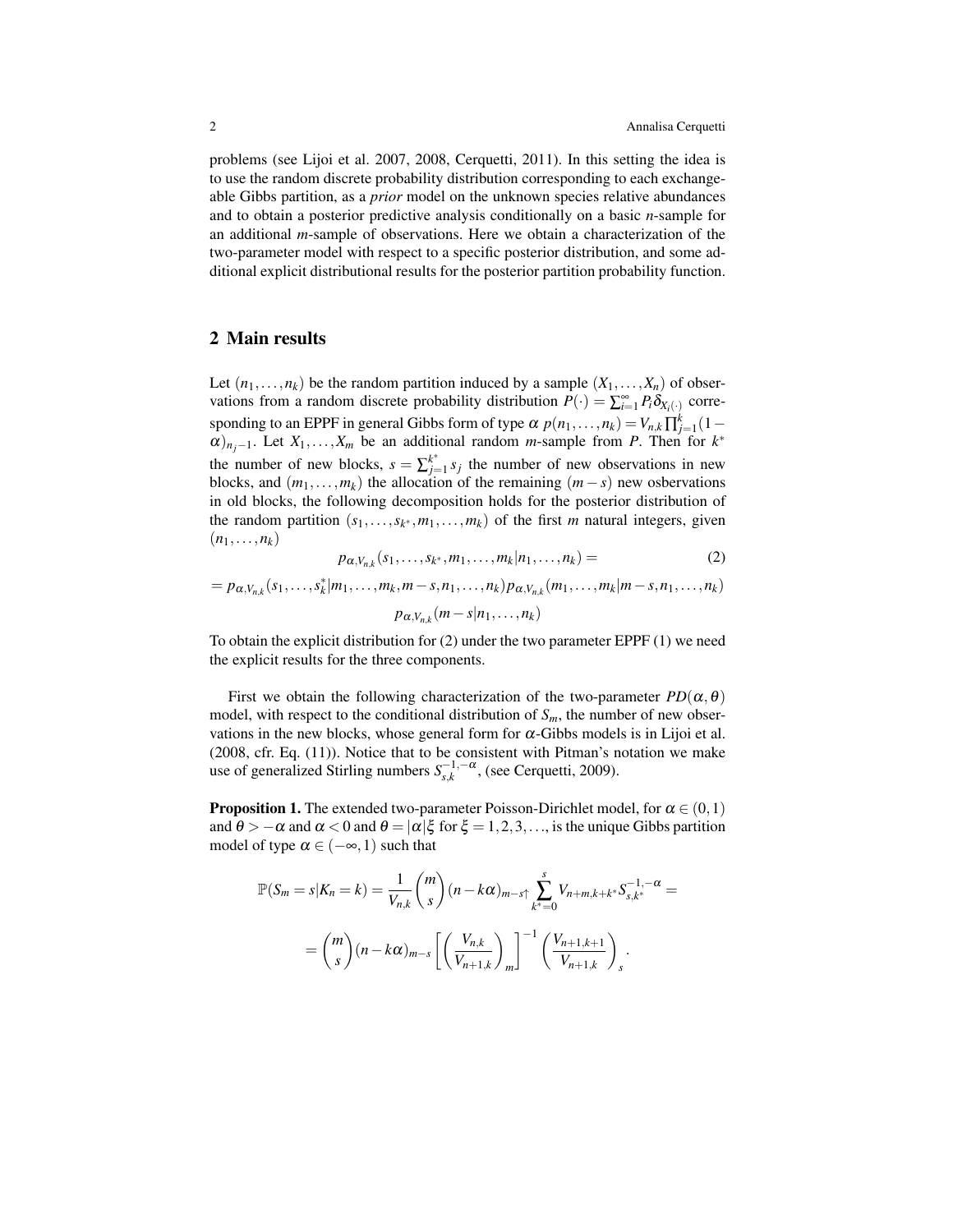*Proof*: The detailed proof is long. Here we just sketch it relies on the backward recursive relation characterizing the Gibbs weights  $V_{n,k} = (n - k\alpha)V_{n+1,k} + V_{n+1,k+1}$ , on the definition of generalized Stirling numbers as connection coefficients,  $(x)_s$  =  $\sum_{y=0}^{s} S_{s,y}^{-1,-\alpha}(x)_{y \uparrow \alpha}$ , and a known characterization of the  $PD(\alpha,\theta)$  weights as the unique weights in the Gibbs class such that  $V_{n,k} = C_k/V_n$ .

From Proposition 1. it follows that

$$
\mathbb{P}(S_m = s | K_n = k) = {m \choose s} \frac{(\theta + k\alpha)_s (n - k\alpha)_{m-s}}{(\theta + n)_m}
$$

which is a Beta-Binomial distribution of parameters  $(m,(\theta + k\alpha), (n - k\alpha))$  hence

$$
\mathbb{E}(S_m|K_n)=m\frac{(\theta+k\alpha)}{\theta+n}
$$

and

$$
Var(S_m|K_n) = \frac{m(\theta + k\alpha)(n - k\alpha)}{(\theta + n)^2} \frac{\theta + n + m}{\theta + n + 1}.
$$

**Proposition 2.** Given the observed sample partition  $(n_1, \ldots, n_k)$  and the number  $m - s$  of new observations in old blocks, the random allocation  $(M_1, \ldots, M_k)$  in the *k* old blocks follows a Dirichlet Multinomial (or Multivariate Polya urn) distribution of parameters  $(m-s, n_1 - \alpha, ..., n_k - \alpha)$ 

$$
Prob_{\alpha,\theta}(m_1,\ldots,m_k|m-s,n_1,\ldots,n_k) = \frac{m-s!}{\prod_{j=1}^k m_j!} \frac{\prod_{j=1}^k (n_j - \alpha)_{m_j}}{(n-k\alpha)_{m-s}}.
$$
 (3)

*Proof*. By the theory of the two-parameter Poisson-Dirichlet, the random vector arises by a Polya *urn model* construction for a *k* colors urn with initial composition  $(n_1 - \alpha, \ldots, n_k - \alpha)$ . The thesis follows by a known result in probability theory about the number of successes in the different classes for a multicolor Polya urn.  $\Box$ 

Now as already proved in Cerquetti (2011), conditionally given the basic sample  $(n_1, \ldots, n_k)$ , the number  $m - s$  of new observations in old blocks, and the allocation (*m*1,...,*mk*) of the *m*−*s* observation in old blocks, the partition of the *s* additional observations in new blocks follows a  $PD(\alpha, \theta + k\alpha)$  partition model, hence

$$
p_{\alpha,\theta}(s_1,\ldots,s_{k^*}|m_1,\ldots,m_k,m-s,n_1,\ldots,n_k) = \frac{(\theta + k\alpha + \alpha)_{k^*-1\uparrow\alpha}}{(\theta + k\alpha + 1)_{s-1}}\prod_{j=1}^{k^*}(1-\alpha)_{s_j-1}.
$$
\n(4)

In fact it corresponds to the random partition obtained by the operation of *deletion of classes* (cfr. Pitman, 2003, Sect. 4.3) and (4) follows by a known characterization of the two parameter model as the unique EPPF such that the *deleted* partition is still a *PD* partition with updated parameters  $(\alpha, \theta + k\alpha)$ .